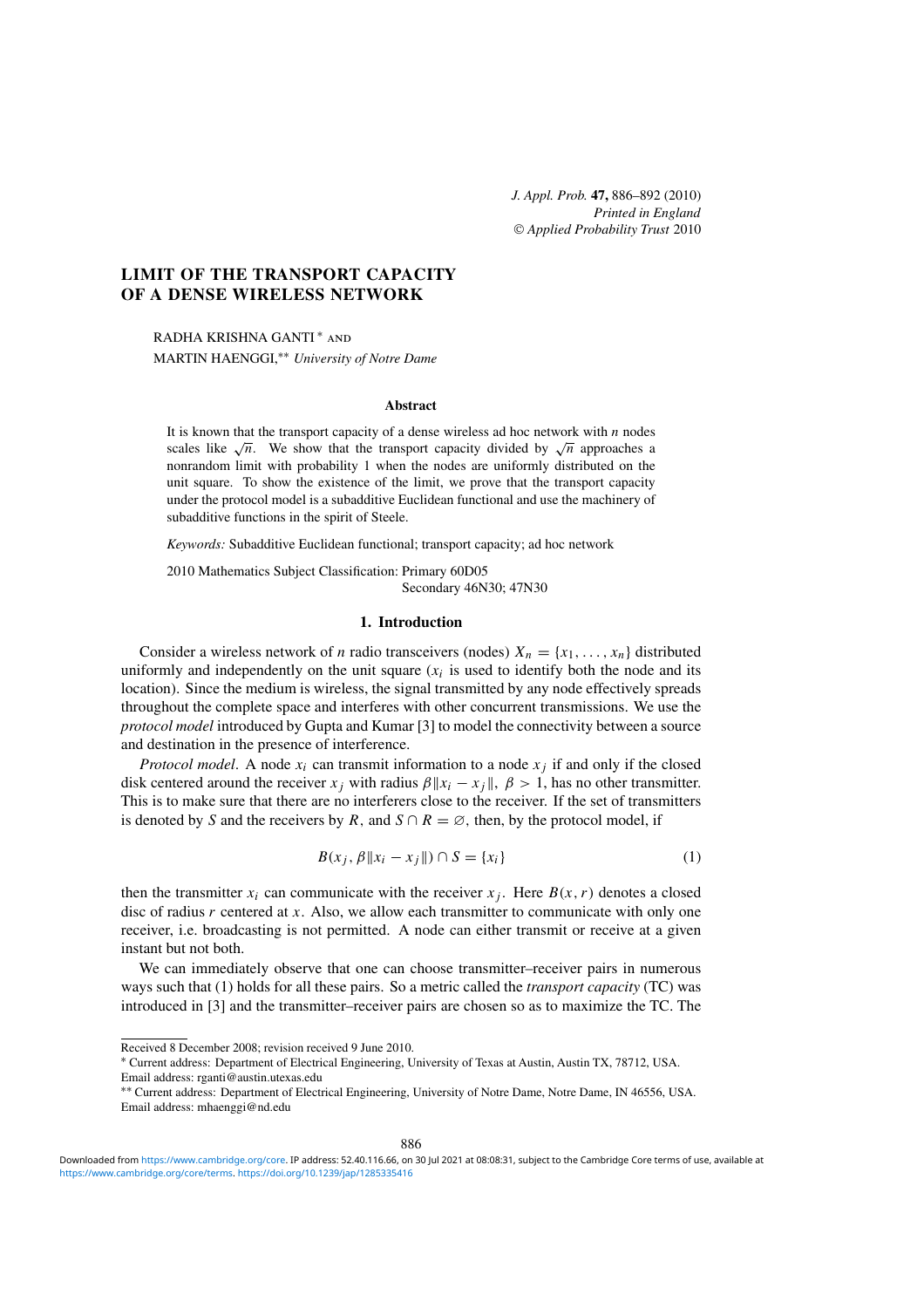TC of the node set  $X_n$  using single hop is defined as

$$
\mathcal{T}(X_n) = \max_{\substack{r \in \mathcal{R}_S \\ S \subseteq X_n}} \sum_{x \in S} ||x - r(x)|| \mathbf{1}(x \to r(x), S),
$$
\n(2)

where  $\mathcal{R}_S$  is the set of all injective functions from S to R. Here  $\mathbf{1}(x \to r(x), S)$  is equal to 1 if (1) is satisfied for the transmitter x and receiver  $r(x)$  when the transmitting set is S, and 0 otherwise. We showed in [2] that (2) is equivalent to the multi-hop transport capacity where information can be transmitted using multiple hops between a source and destination. While it has been proved that the TC scales like  $\sqrt{n}$  [1], [3], the question of whether the limit  $\lim_{n\to\infty}$  T(X<sub>n</sub>)/ $\sqrt{n}$  exists remains open. In this paper we prove the following.

**Theorem 1.** Let  $X_n = \{x_1, x_2, ..., x_n\}$  denote *n* nodes independently uniformly distributed in [0, 1] 2 *. For the transport capacity, we have*

$$
\lim_{n \to \infty} \frac{\mathcal{T}(X_n)}{\sqrt{n}} = \mathcal{D}_2 \tag{3}
$$

*with probability 1 and*

$$
P(|\mathbf{T}(X_n) - \mathbf{E}\mathbf{T}(X_n)| \ge t) \le C \exp\left(-C_1 \frac{t^4}{n}\right),\tag{4}
$$

*where*  $D_2$ , C, and  $C_1$  *are positive constants that do not depend on n.* 

The technique in this paper can be easily extended to show that

$$
\lim_{n \to \infty} \mathcal{T}(X_n) n^{-(d-1)/d} = \mathcal{D}_d \quad \text{almost surely}
$$

when the nodes  $x_i$  are independently uniformly distributed in [0, 1]<sup>2</sup>, and  $D_d$  is a constant depending only on  $\beta$  and the dimension d.

### **2. Proof**

We prove Theorem 1 by showing that  $T$  is a subadditive Euclidean functional and, hence, the limit in (3) follows from the results of Steele [6] and Rhee [5], which we state here for convenience.

**Theorem 2.** ([6].) Suppose that  $T$  is a monotone, subadditive Euclidean functional on  $\mathbb{R}^d$  with *finite variance. Then there is a constant* δ(T) *such that*

$$
\lim_{n \to \infty} \frac{\mathcal{T}(X_n)}{n^{(d-1)/d}} = \delta(\mathcal{T}).
$$

**Theorem 3.** ([5].) *If, in addition to the conditions in Theorem 2, for any finite subsets* F *and*  $G$  of  $[0, 1]^d$ , there exists a constant  $C_2$  such that

$$
\mathrm{T}(F\cup G)-\mathrm{T}(F)\leq C_2|G|^{(d-1)/d},
$$

*where*  $|G|$  *is the cardinality of the set*  $G$ *, then, for some constants*  $C_3$  *and*  $C_4$ *,* 

$$
P(|\mathbf{T}(X_n) - \mathbf{E}\mathbf{T}(X_n)| \ge t) \le C_3 \exp\left(-\frac{C_4 t^{2d/(d-1)}}{n}\right).
$$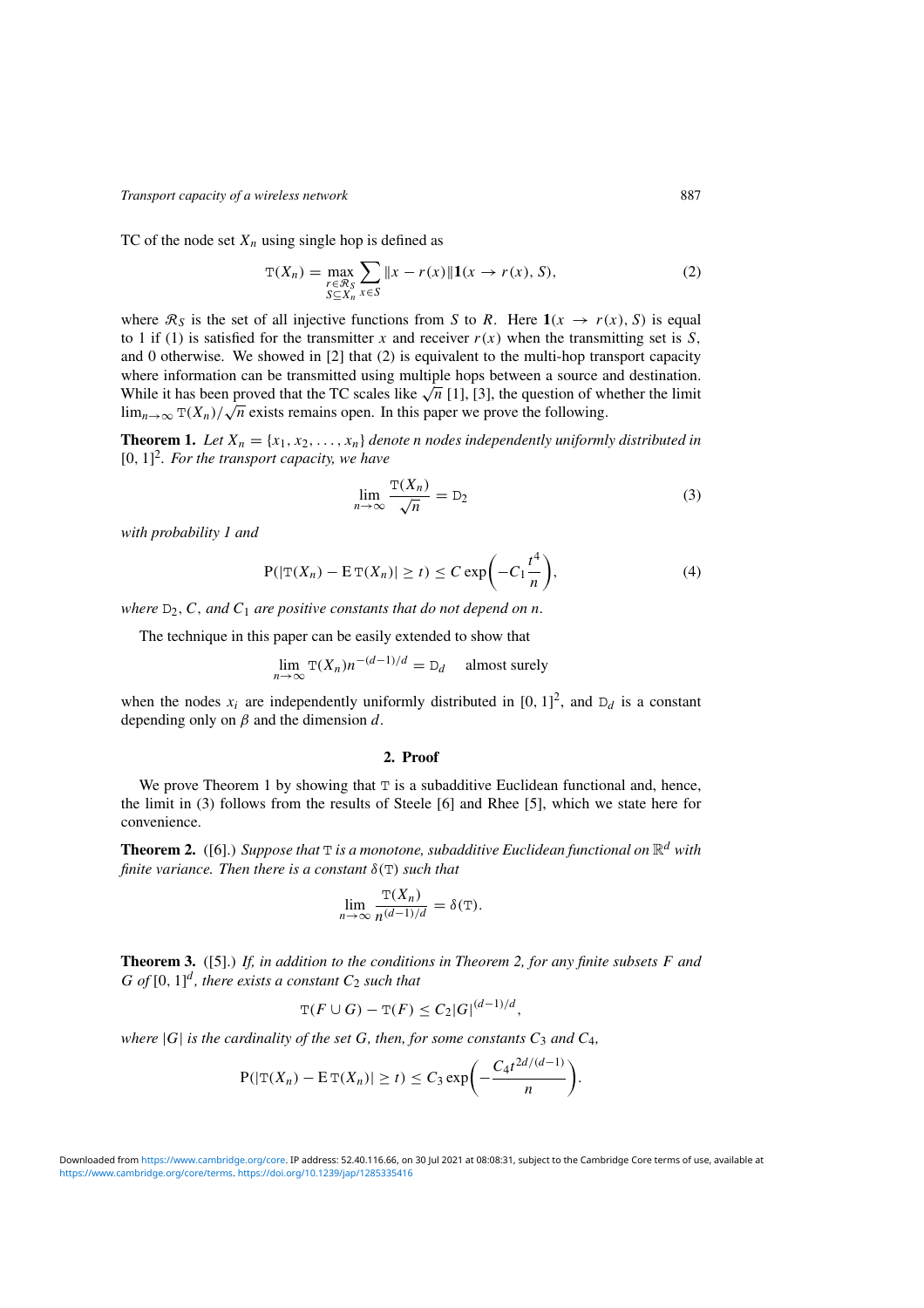We will use  $(x \to y)$  to denote the transmission with x as the transmitter and y as the receiver.

**Lemma 1.** *For a transmitter receiver pair* (x, y), *define*

$$
D(x, y) = \bigcup_{z \in line(x, y)} B\bigg(z, \frac{\beta - 1}{2} ||x - y||\bigg),
$$

*i.e.* the  $(\beta - 1) \|x - y\|/2$  *neighborhood of the line joining* x and y. If  $(x_1 \rightarrow y_1)$  and  $(x_2 \rightarrow y_2)$ *are two pairs of successful transmissions, then*  $D(x_1, y_1) \cap D(x_2, y_2) = \emptyset$ *.* 

*Proof.* The proof of the above is identical to the proof of Theorem 3.3 of [4].

Lemma 1 indicates that each successful transmission occupies a certain area of the Euclidean plane which is disjoint with the corresponding region of other successful transmissions. Let  $(x_i \rightarrow y_i)$ ,  $1 \le i \le m$ , be a set of transmissions in a square of area A. So from Lemma 1 we have the following necessary condition for all the transmissions to be successful:

$$
\frac{\pi}{4} \frac{(\beta - 1)^2}{4} \sum_{i=1}^{m} \|x_i - y_i\|^2 < A. \tag{5}
$$

For the above necessary condition, we use the fact that a ball of radius  $(\beta - 1)\Vert x_i - y_i \Vert/2$ around each receiver (for a successful transmission) should be disjoint from each other. The factor  $\pi/4$  arises because a receiver may be located on the vertex of the square A. Using (5) and the Cauchy–Schwarz inequality, it was first shown in  $[4]$  that the transport capacity of n nodes in a square of area A is upper bounded by

$$
\mathbb{T}(X_n) < c\sqrt{An}.\tag{6}
$$

**Lemma 2.** *Consider a square*  $A = [0, t]^2$ *. Consider the scenario in which transmitters in* A *can only communicate with receivers outside the square* A*. If we restrict the maximum transmitter–receiver distance to be* c1t *(to prevent the case where a single transmitter in* A *can communicate with a receiver at an arbitrary distance located outside* A*), then the transport capacity in this setup is upper bounded by c<sub>2</sub>t.* 

*Proof.* See Figure 1. For all the successful transmitter–receiver pairs  $(x, y)$ , the regions  $D(x, y)$  are disjoint. In our case the transmitters are inside the square [0, t]<sup>2</sup>. Let the contending transmitter receiver distances be  $\{r_1, r_2, \ldots, r_n\}$ . Since the receivers are outside the box and each transmission cuts the boundary, we have

$$
2\frac{\beta-1}{2}(r_1 + r_2 + \dots + r_n) \le 4t.
$$

Hence, the transport capacity in this case is upper bounded by max $\{4t/(\beta - 1), c_1t\}$ .

**Lemma 3.** *Consider a square*  $A = [0, t]^2$ *, and let*  $X_n = \{x_1, \ldots, x_n\} \subset A$  *denote a set of n nodes. Divide* A *into* m<sup>2</sup> *squares of equal sides with length* t/m, *and denote the subsquares by*  $A_1, \ldots, A_{m^2}$ *. Then* 

$$
\mathrm{T}(X_n) \leq \sum_{i=1}^{m^2} \mathrm{T}(X_n \cap A_i) + Cmt.
$$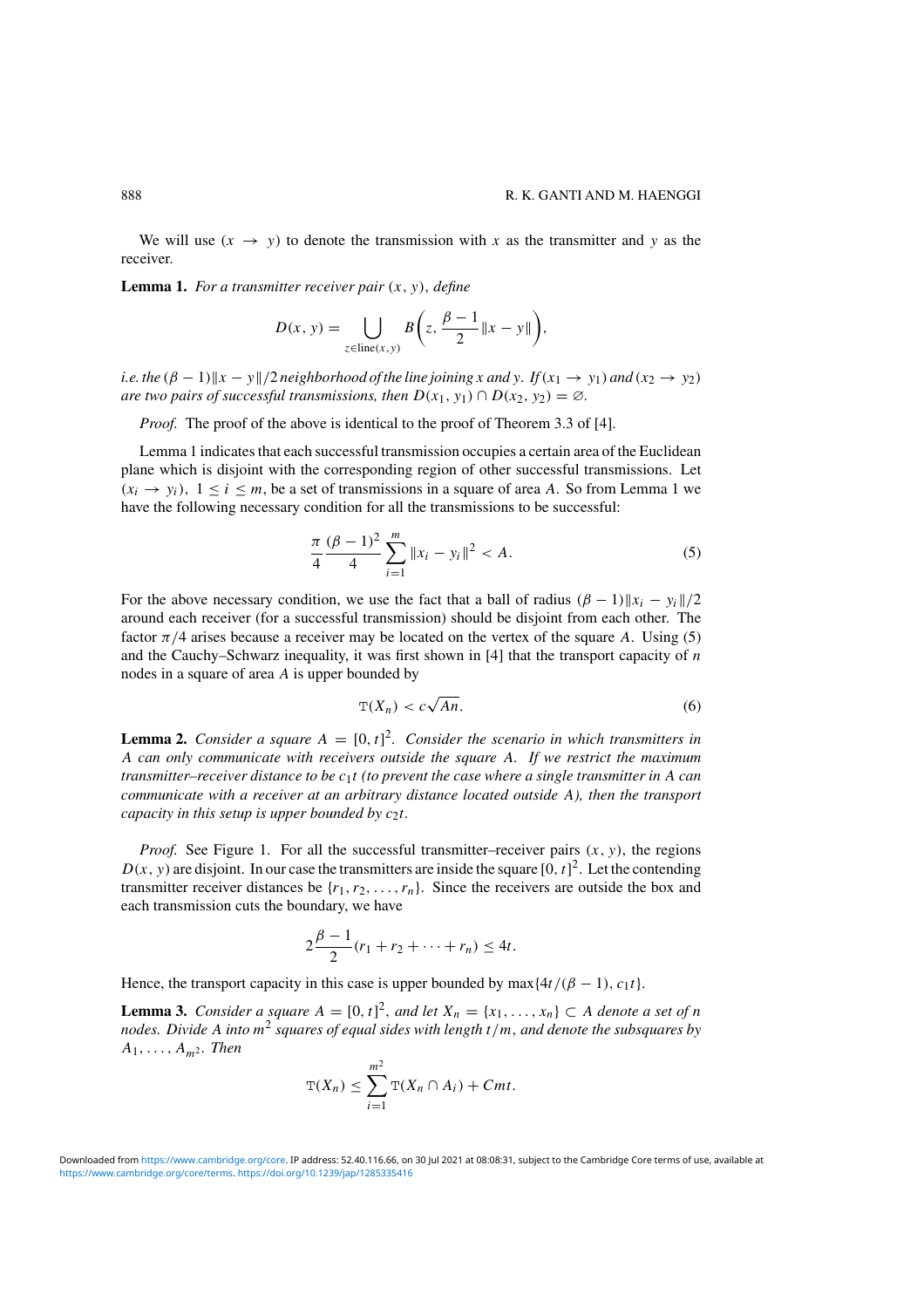

FIGURE 1: Illustration of the proof of Lemma 2. The sausage regions represent  $D(x, y)$  for different transmitter–receiver pairs.



FIGURE 2: Proof technique for Lemma 3. The dark hashed circles correspond to  $(A_i \rightarrow A_i)$  and the TC contribution can be bounded by  $T(A_i)$ . The unhashed circles correspond to  $(A_i \rightarrow A_i^c)$ . However, these cannot contribute much to the TC by Lemma 2. The maximum contribution from these is  $cm^2 t/m = cm t$ . Observe that when the transmitter–receiver distance is greater than  $a = 2\sqrt{2}t/(m(\beta - 1))$ , there can be a maximum of one transmission per square (as in the top-right comb circle).

*Proof.* We focus on a single square  $A_i$ . There are three types of transmissions,  $(A_i \rightarrow A_i)$ ,  $(A_i \rightarrow A_i^c)$ , and  $(A_i^c \rightarrow A_i)$ . See Figure 2. The contribution of transmissions from  $A_i$  into  $A_i$  towards the total distance that the information is transmitted can be upper bounded by  $T(X_n \cap A_i)$ . Hence, the total contribution by  $(A_i \to A_i)$ ,  $1 \le i \le m^2$ , is upper bounded by  $\sum_{i=1}^{m^2} T(X_i \cap A_i)$ . The only transmissions which involve  $A_i$  to be accounted for are  $(A_i \rightarrow A_i^c)$  and  $(A_i^c \rightarrow A_i)$ . The contribution of these transmissions towards the total distance that information propagates is denoted by  $\tilde{T}$ , and  $\tilde{T}$  upper bounds the TC. Let  $F(A_k)$  denote a set of feasible transmitters in square  $A_k$  with receivers in  $A_k^c$ . By the sphere-packing bound (5)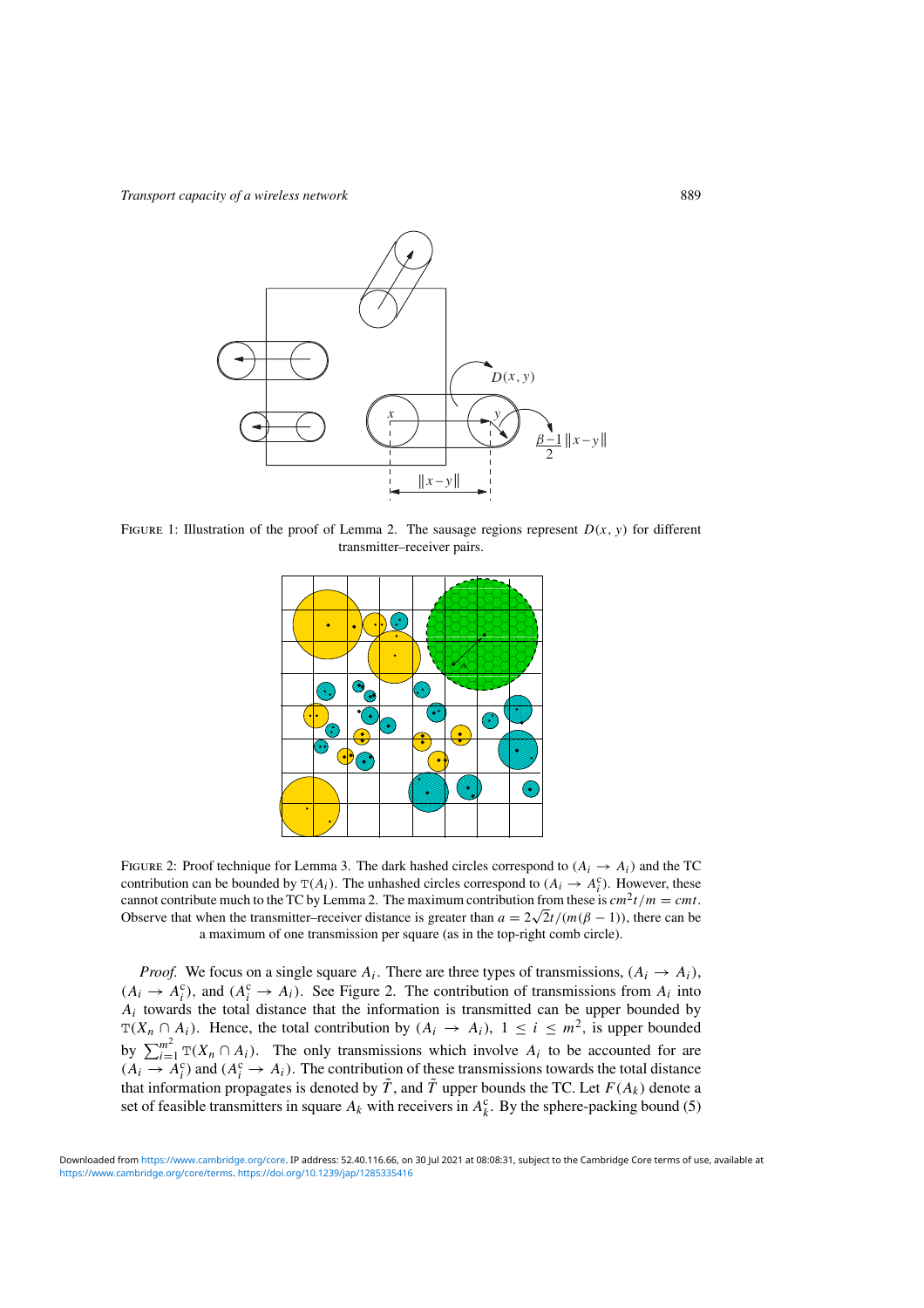we have

$$
\sum_{k=1}^{m^2} \sum_{x \in F(A_k)} \|x - r(x)\|^2 \le C t^2.
$$

Let  $b_k = \sum_{x \in F(A_k)} ||x - r(x)||$ . So we require to bound  $\tilde{T} = \sup\{\sum_{k=1}^{m^2} b_k\}$ , where the supremum is taken over all the feasible sets of transmissions. Let the number of squares with all of their transmission distances less than  $a = 2\sqrt{2t}/(m(\beta - 1))$  be  $\eta$  (so in each of these squares, every transmitter chooses a receiver outside the square at a distance less than  $a$ ). Denote this set of squares by  $C_a \subset \{1, \ldots, m^2\}$ . So we have  $|C_a| = \eta$  and  $\tilde{T} = \sup\{\sum_{k \in C_a} b_k + \sum_{k \in C_a^c} b_k\},\$ where  $|\cdot|$  denotes the cardinality of the set. Let  $A_k \in C_a^c$ . We then have  $|F(A_k)| = 1$ . Since the maximum number of transmitters is  $m^2 - \eta$ , we have

$$
\sum_{k \in C_a^c} b_k \leq c_1 t \sqrt{m^2 - \eta}.
$$

For the other set  $C_a$  with transmitter–receiver distances less than  $a$ , by Lemma 2, the transport capacity is upper bounded by

$$
\sum_{k\in C_a} b_k \leq c_2 \frac{t}{m} \eta.
$$

So we have

$$
\tilde{T} \le c_1 t \sqrt{m^2 - \eta} + c_2 \frac{t}{m} \eta, \qquad 0 \le \eta \le m^2.
$$

The maximum value of the right-hand side for the given range of  $\eta$  is *ctm*, which concludes the proof.

*Proof of Theorem 1.* We have the following conditions.

- (A1)  $T(aX_n) = aT(X_n)$  for all  $a > 0$ . This follows from the definition.
- (A2)  $T(X_n + x) = T(X_n)$  for all  $x \in \mathbb{R}^2$ , where  $X_n + x = \{x_1 + x, x_2 + x, ..., x_n + x\}$ . This follows from the definition.
- (A3)  $T(X_n \cup \{x\}) \geq T(X_n)$ , since the supremum in (2) is taken over a bigger set (we may just neglect the newly added point).
- (A4) Finite variance: var  $T(X_n) < \infty$ , follows from (6).
- (A5) For  $F, G \subset [0, 1]^2$  and  $F, G$  finite (observe that  $F$  and  $G$  need not be disjoint), we have

$$
\mathbb{T}(F \cup G) - \mathbb{T}(G) < c\sqrt{|F|},
$$

where  $c$  is a constant that does not depend on  $F$  and  $G$ . The transmissions can be partitioned into  $(G \rightarrow G)$ ,  $(F \rightarrow F)$ ,  $(G \rightarrow F)$ , and  $(F \rightarrow G)$ . The contribution of the transmission ( $G \to G$ ) to TC can be upper bounded by  $T(G)$ . Observe that the maximum cardinality of the remaining transmissions can be  $|F|$ . So we have

$$
\mathrm{T}(F \cup G) < \mathrm{T}(G) + c\sqrt{|F|}.
$$

Conditions (A1), (A2), (A3), and (A4) indicate that  $T$  is a monotone, subadditive Euclidean functional with finite variance. Hence, (3) follows from Theorem 2, and (4) follows from Theorem 3 and (A5).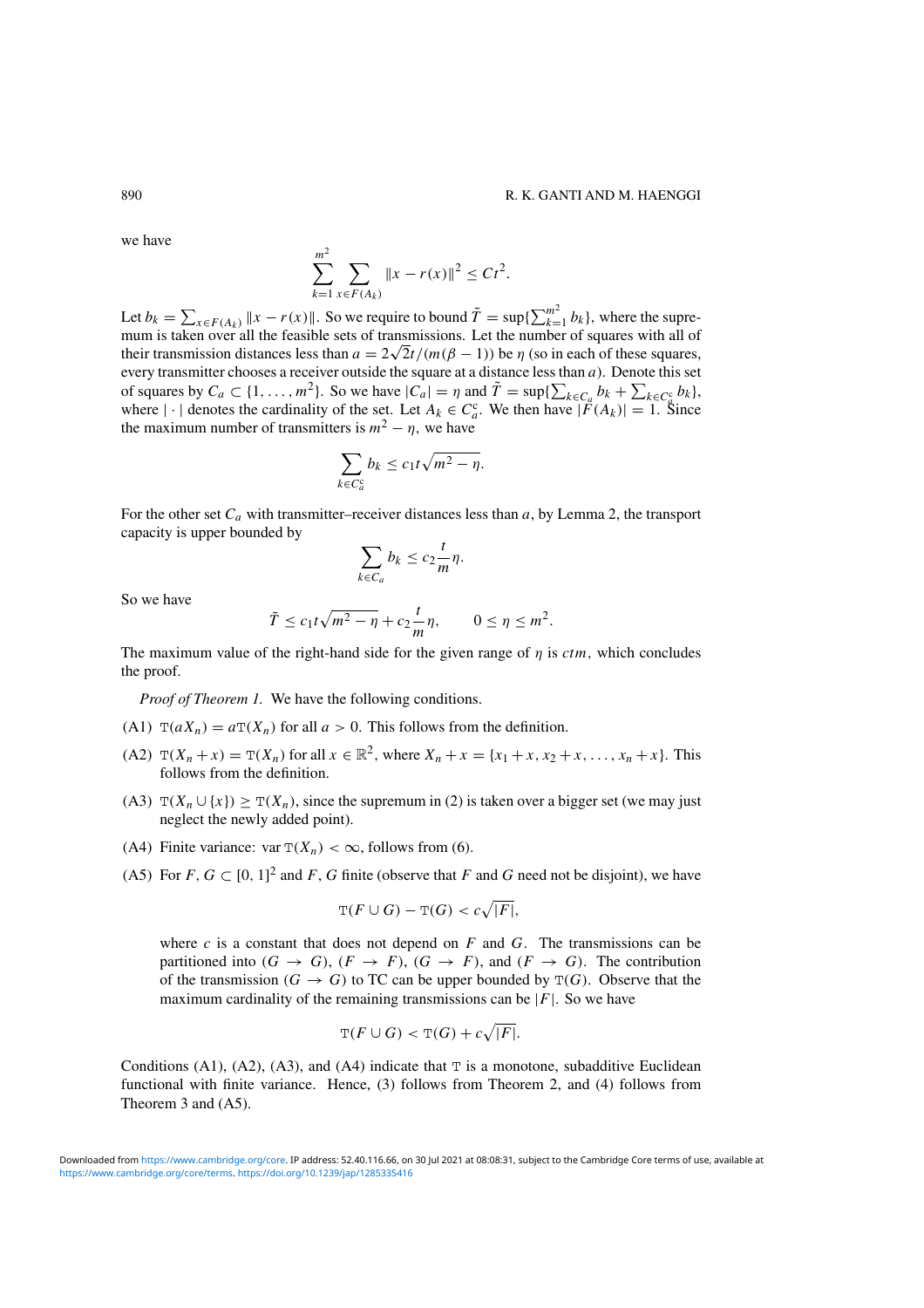**Lemma 4.** *The limit*  $D_2$  *in Theorem 1 is positive (i.e.*  $D_2 > 0$ *) when the nodes are uniformly i.i.d. on the unit square.*

*Proof.* We will prove that  $E T(X_n) > C \sqrt{n}$  for some  $C > 0$ . Then  $D_2 > 0$  follows from (4). Consider a tessellation of the unit square by subsquares of side length  $1/\sqrt{n}$ . Each subsquare is denoted by  $s_{i,j}$ , where i represents the row number and j represents the column number. Each subsquare might have a point (even more than one) or none. Let the transmitter set be

$$
S = \{x \colon x \in X_n \cap s_{k\delta, l\delta} \text{ and } ||x - (k\delta, l\delta)|| \le ||y - (k\delta, l\delta)||
$$
  
for all  $y \in X_n \cap s_{k\delta, l\delta}, k, l \in \mathbb{Z}^+\},$ 

where  $\delta = \lceil \sqrt{10} \beta + 4 \rceil$  (alternatively, S can formed by choosing a node at random from each subsquare). For each transmitter, choose a node (if it exists) in the second right adjacent cell as its receiver. So all the transmitter–receiver pairs are successful by our choice of transmitter– receiver pairs. So we have

$$
\mathbb{T}(X_n) > \frac{1}{\sqrt{n}} \sum_{S} \mathbf{1}(s_{k\delta,\ell\delta} \text{ is not empty}) \mathbf{1}(s_{k\delta+2,\ell\delta} \text{ is not empty}).
$$

Taking the expectation we have

$$
\begin{aligned} \mathcal{E} \, \mathcal{T}(X_n) &> \frac{\sqrt{n}}{\delta^2} \, \mathcal{P}(s_{0,0} \text{ is not empty, } s_{2,0} \text{ is not empty}) \\ &> \frac{\sqrt{n}}{\delta^2} [1 - \mathcal{P}(s_{0,0} \text{ is empty}) - \mathcal{P}(s_{2,0} \text{ is empty})] \\ &= \frac{\sqrt{n}}{\delta^2} \bigg[ 1 - 2 \bigg( 1 - \frac{1}{n} \bigg)^n \bigg]. \end{aligned}
$$

So we have

$$
D_2 = \lim_{n \to \infty} \frac{E T(X_n)}{\sqrt{n}} > \frac{1 - 2e^{-1}}{\delta^2} > 0.
$$

### **3. Conclusion**

In this paper we have shown that the transport capacity of  $n$  nodes distributed uniformly on a unit square, when normalized by  $\sqrt{n}$ , approaches a nonrandom limit. We have used the theory of subadditive Euclidean functionals to show the existence of the limit and a concentration inequality of the TC around its mean.

### **Acknowledgements**

The support of the NSF (grants CNS 04-47869 and CCF 728763) and the DARPA/IPTO IT-MANET program (grant W911NF-07-1-0028) are gratefully acknowledged.

#### **References**

- [1] Franceschetti, M., Dousse, O., Tse, D. N. C. and Thiran, P. (2007). Closing the gap in the capacity of wireless networks via percolation theory. *IEEE Trans. Inf. Theory* **53,** 1009–1018.
- [2] GANTI, R. K. AND HAENGGI, M. (2008). The transport capacity of a wireless network is a subadditive Euclidean functional. In *Proc. IEEE Trans. Conf. Mobile Ad Hoc and Sensor Systems* (Atlanta, GA), pp. 784–789.